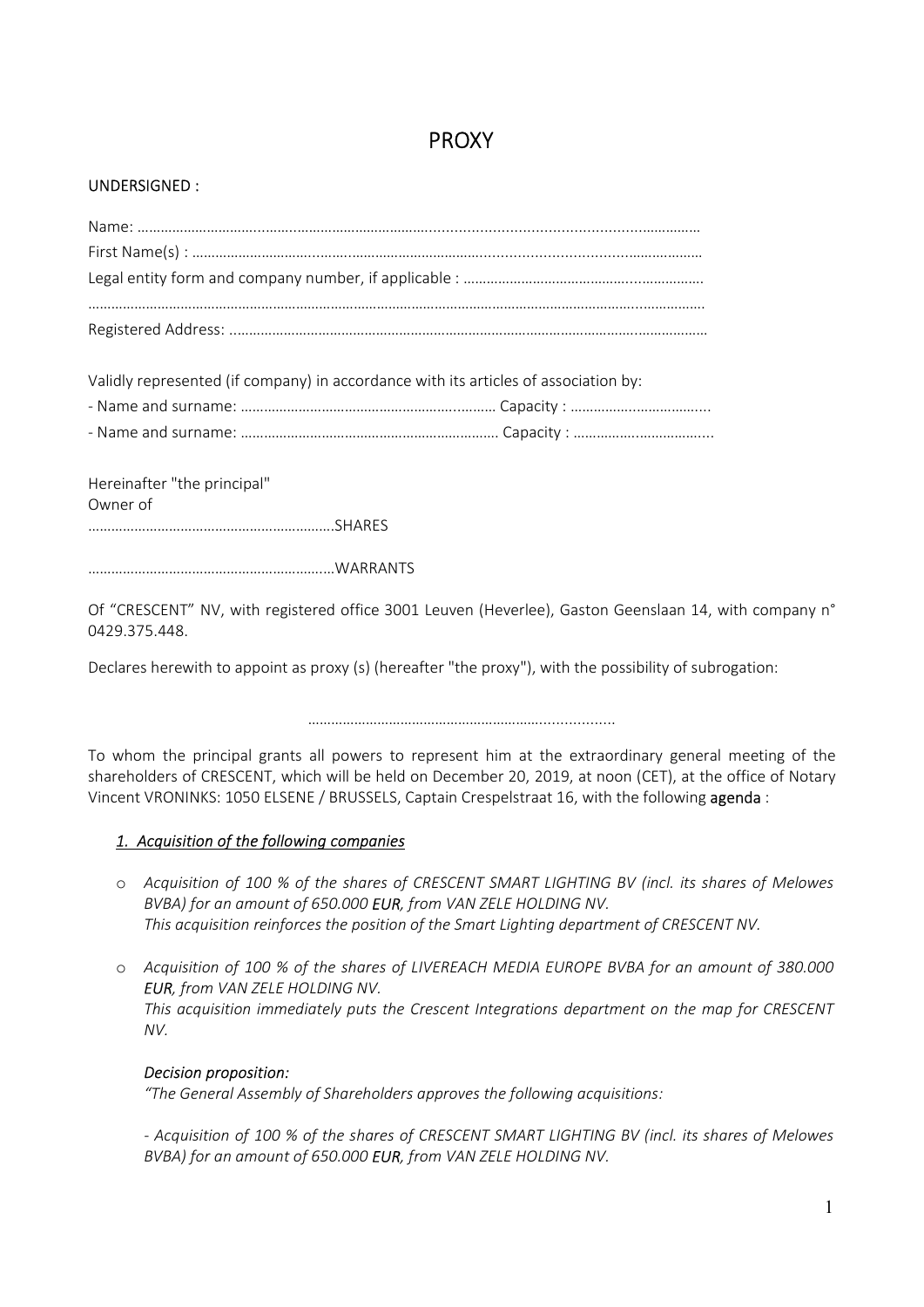- Acquisition of 100 % of the shares of LIVEREACH MEDIA EUROPE BVBA for an amount of 380.000 EUR, from VAN ZELE HOLDING NV."

# 2. Increase of the capital

# 2.1 Reports

A) Acknowledgment of the report by the statutory auditor of the company in accordance with article 602 of the Companies Code on the contributions in kind mentioned below, on the valuation methods used and on the compensation provided in return.

B) Acknowledgment of the special report of the board of directors in accordance with article 602 of the Belgian Companies Code, in which it explains why both the contributions and the proposed capital increases are important to the company and possibly why was deviated from the conclusions of the auditor's report.

C) Acknowledgment of the special report of the board of directors in accordance with article 604 of the Belgian Companies Code in which it explains why the authorized capital is renewed with authority to the Board of Directors.

# 2.2 Proposal for a capital increase through contribution in kind of accounts receivable

# Decision proposition:

"As a result of the contribution in kind by various (legal) persons of accounts receivable that they respectively have with regard to the Company (hereafter referred to as the "Individual Contribution Amount"), all together for a total contribution amount of six million forty four thousand one hundred and forty five euros (6,044,145.16), the general meeting decides to increase the capital of the Company by an amount in euros equal to the product of:

\* an amount at the fractional value (being (0.002818374 EUR)) of the existing shares, multiplied by:

\* the number of new shares that will be issued in the context of this capital increase per individual contributor, whereby this number of new shares per individual contributor will be equal to the quotient of the division with:

- o in the counter: the Individual Contribution Amount,
- o in the denominator: the Issue Price, being the aforementioned amount of two point fifty-six cents (EUR 0.0256).

This brings the capital of the company from three million eight hundred fifty seven nine hundred and two euros thirty-six cents (3,857,902.36 EUR) to four million five hundred twenty-three thousand three hundred eighteen euros seventy-four cents (4,523,318.74 EUR) and this subject to the issue of two hundred thirty-six million ninety-nine thousand four hundred and twenty (236,099,420) new shares, without indication of nominal value. For five million three hundred and seventy-eight thousand seven hundred and twenty-eight euro seventy-eight cents (5,378,728.78 EUR), the value of the contribution above the fractional value is allocated to the issue premium.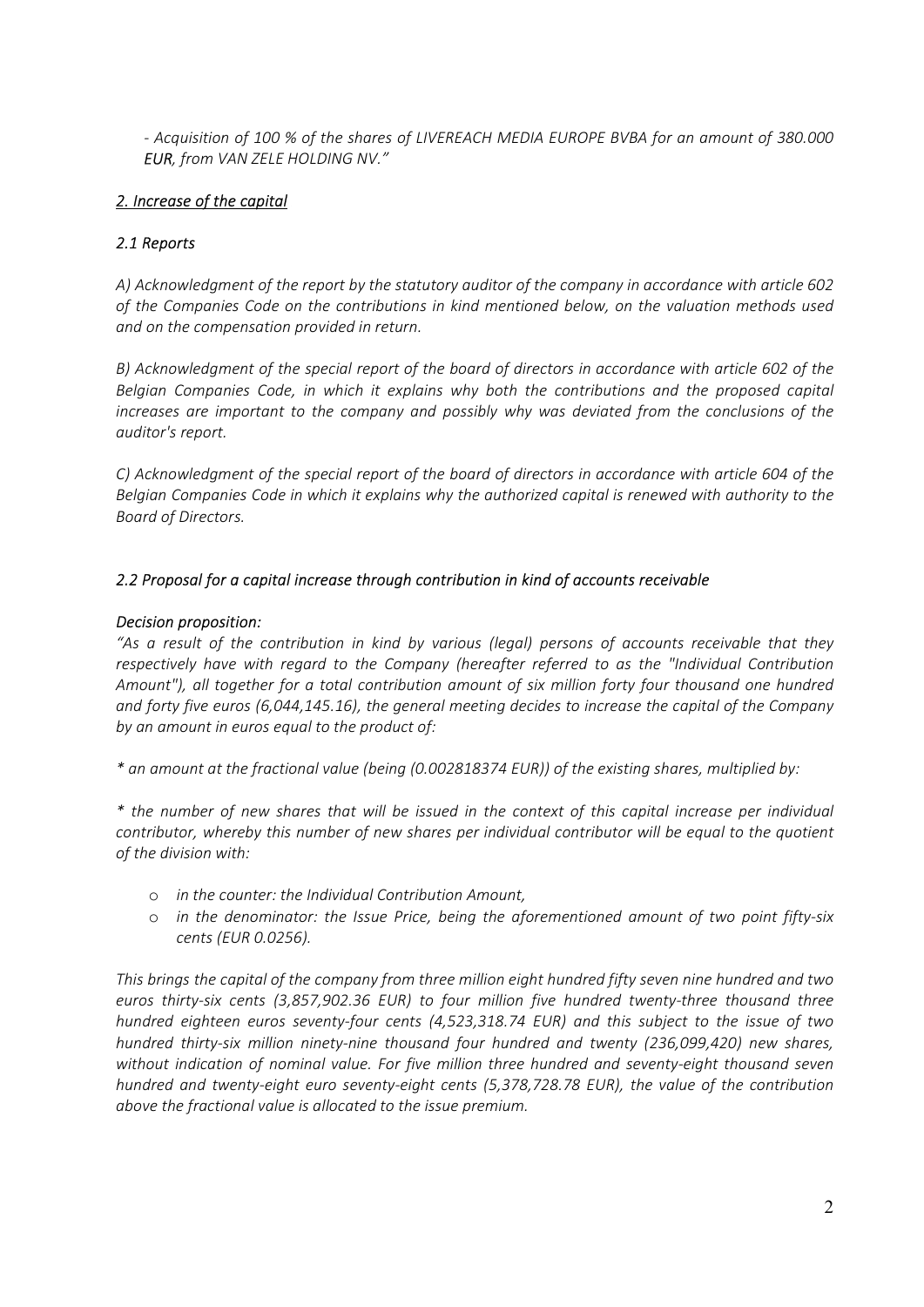The shares thus issued will have the same rights and benefits as the existing shares, are entitled to dividend for the full financial year of their issue, will be issued at the Issue Price of nil point nil two fiftysix cents (0.0256 EUR), being an amount above the fractional value of the existing shares and fully paidup shares are granted to the individual contributors listed below to compensate them for their contribution in kind of the following claims that they have against the company:

A) "AJUST BV", met maatschappelijke zetel te NEDERLAND, 6361 AV NUTH, Mauritsstraat 11, KvK 14092848 van de schuldvordering met een Individueel Inbrengbedrag van vierhonderddertig duizend zeshonderdnegenentachtig euro (430.689 EUR);

B) "AJUST BVBA", met maatschappelijke zetel te Riddersbaan 12, 3665 AS, met KBO nr.0723.878.336 van de schuldvordering overeenkomstig met een Individueel Inbrengbedrag van vierendertigduizend driehonderdvierenzestig euro (34.364 EUR);

C) dhr. Johan MICHIELS van de schuldvordering overeenkomstig met een Individueel Inbrengbedrag van tweehonderdvijftigduizend euro (250.000 EUR);

D) dhr. Freddy SCHROEDERS van de schuldvordering overeenkomstig met een Individueel Inbrengbedrag van honderdvijftigduizend euro (150.000 EUR);

E) dhr. Joris DE BLAISER van de schuldvordering overeenkomstig met een Individueel Inbrengbedrag van vijftigduizend euro (50.000 EUR);

F) dhr. Vital BOGAERTS van de schuldvordering overeenkomstig met een Individueel Inbrengbedrag van vijftigduizend euro (50.000 EUR);

G) dhr. Ludo VERSTRAETEN van de schuldvordering overeenkomstig met een Individueel Inbrengbedrag van honderdduizend euro (100.000 EUR);

H) dhr. Gerben HARINGSMA van de schuldvordering overeenkomstig met een Individueel Inbrengbedrag van vijfentwintig duizend euro (25.000 EUR);

I) "CARPATHIA NV", met maatschappelijke zetel te Breukinklaan 57, 6951 ND DIEREN, NEDERLAND, KvK 28068616 van de schuldvordering overeenkomstig met een Individueel Inbrengbedrag van zeshonderdduizend euro (600.000 EUR);

J) "SAINTE-CATHERINE NV", met zetel te Vindictivelaan 22, 8400 Oostende, KBO-nr. 0439.799.879 van de schuldvordering overeenkomstig met een Individueel Inbrengbedrag van honderdduizend euro (100.000 EUR);

K) "VARES NV", met zetel te Zilverstraat 7, 1000 BRUSSEL, KBO-nr 0867.182.275 van de schuldvordering overeenkomstig met een Individueel Inbrengbedrag van honderdduizend euro (100.000 EUR);

L) "VAN ZELE HOLDING NV", met zetel te Ipsvoordestraat 57, 1880 Kapelle-op-den-Bos, KBO-nr. 0866.808.529 van de schuldvordering overeenkomstig met een Individueel Inbrengbedrag van één miljoen vijfhonderdzesennegentig duizend achthonderd euro (1.596.900 EUR);

O) dhr. Eric VAN ZELE van de schuldvordering overeenkomstig met een Individueel Inbrengbedrag van één miljoen tweehonderdéénendertig duizend achthonderd zevenentachtig euro (1.231.887 EUR);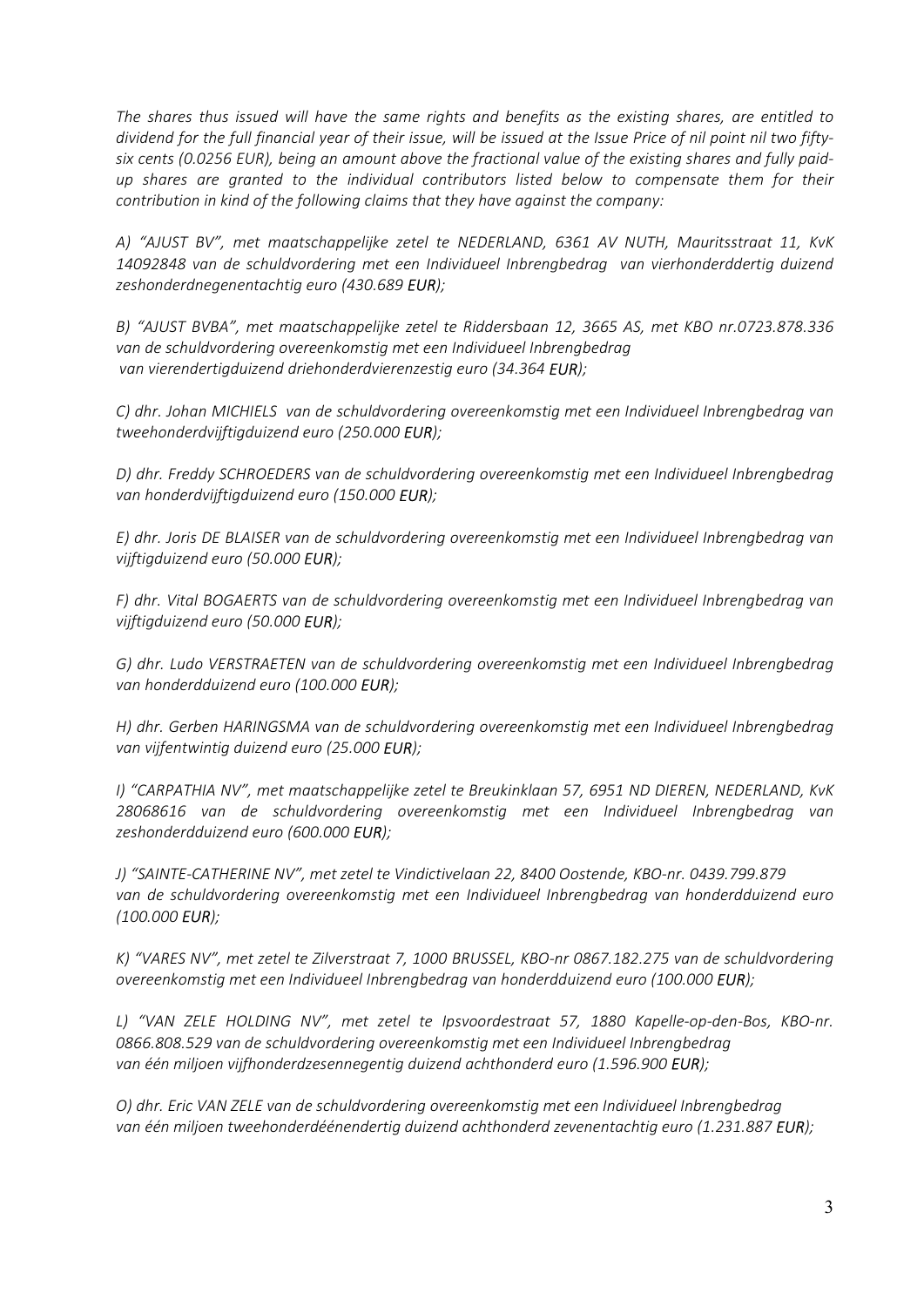P) ALYCHLO NV, met zetel te Lembergsesteenweg 19, 9820 Merelbeke, KBO-nr. 895.140.645 van de schuldvordering overeenkomstig met een Individueel Inbrengbedrag van één miljoen euro (1.000.000 EUR);

Q) dhr. Alain VAN DEN BROECK van de schuldvordering overeenkomstig met een Individueel Inbrengbedrag van zesenveertig duizend achthonderd vierenzeventig euro (46.874 EUR);

R) dhr. Arent LIEVENS van de schuldvordering overeenkomstig met een Individueel Inbrengbedrag van negentig duizend tweehonderd en één euro (88.431,16 EUR);

S) dhr. Edwin BEX van de schuldvordering overeenkomstig met een Individueel Inbrengbedrag van honderdnegentig duizend euro (190.000 EUR)."

#### 2.3 Proposal to establish that the capital increases have been achieved

#### Decision proposition:

"The meeting establishes that the capital increases were fully achieved."

#### 2.4 Proposal to incorporate the issue premium of 5,378,728.78 EUR in capital

#### Decision proposition:

"The meeting determines the incorporation of the issue premium of 5,378,728.78 EUR in capital, to increase the capital from 4,523,318.74 EUR to 9,902,047.52 EUR."

#### 2.5 Amendment of article 5 of the articles of association

#### Decision proposition:

"Pursuant to points 2.3 and 2.4, the meeting decides to amend article 5 of the articles of association,. Therefore see point 4 Amendment to the articles of association because of the "OPT IN" with regard to the new Belgian Companies and Associations Code ("Wetboek van Vennootschappen en Verenigingen", in short "WVV")."

#### 2.6 Proposal to grant powers with regard to the coordination of the articles of association

#### Decision proposition:

"The meeting resolves to grant each director of the company, acting solely, with the right of substitution, and the instrumenting notary, the power to prepare the coordinated text of the articles of association to reflect the changes in accordance with the previous resolutions."

## 2.7 Proposal to grant a special power of attorney to fulfil all administrative formalities in connection with this amendment to the articles of association and in particular the formalities at one or more recognized business counters and / or at the VAT administration.

#### Decision proposition:

"The meeting grants special power of attorney, with the right of substitution, to fulfil all administrative formalities in connection with this amendment to the articles of association and in particular the formalities at one or more recognized business counters and / or at the VAT administration, to Edwin BEX, CFO."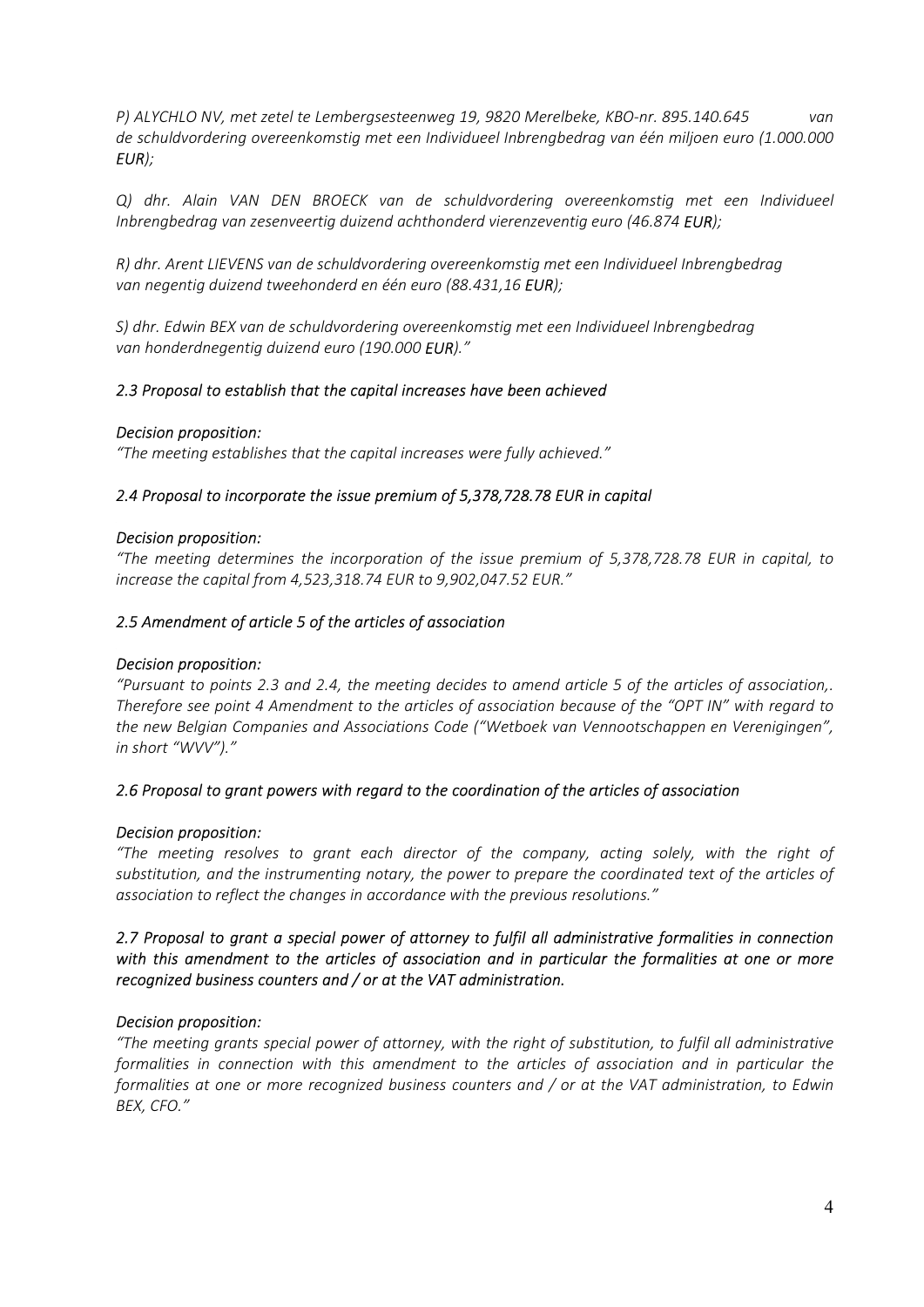# 3. Renewal of the authorized capital

#### Decision proposition:

"The meeting decides to authorize the board of directors to increase the capital in one or more times during a period of five (5) years from the date of publication of the present amendment to the articles of association in the annexes to the Belgian Official Gazette amount that may not exceed the amount of the issued capital, both by means of contributions in cash or in kind within the limits permitted by the Companies Code and by conversion of reserves and issue premiums, with or without the issue of new shares, with or without voting rights, or by issuing convertible bonds, subordinated or not, or by issuing warrants or bonds to which warrants or other movable assets are attached, or by other securities, such as shares in the context of a Stock Option / Warrant Plan.

The meeting also decides to authorize the board of directors in particular to proceed, in the event of a public takeover bid on securities issued by the company for a period of three (3) years from the extraordinary general meeting that will decide on this authorization, to proceed to capital increases in the conditions provided for in the Companies Code.

The meeting further decides to authorize the board of directors, in the interests of the company, to limit or cancel the preferential subscription right of the shareholders within the limits and in accordance with the conditions prescribed by the Companies Code, when a capital increase takes place within the limits of the authorized capital. This limitation or cancellation may also be in favour of one or more specific persons.

The meeting therefore decides to reformulate the text of Article 5bis of the articles of association as follows: see point 4 Amendment to the articles of association because of the "OPT IN" with regard to the new Belgian Companies and Associations Code ("Wetboek van Vennootschappen en Verenigingen", in short "WVV")."

# 4. Amendment to the articles of association in consequence of the "OPT IN" with regard to the new Belgian Companies and Associations Code ("Wetboek van Vennootschappen en Verenigingen", in short "WVV").

# 4.1 Amendment of the Articles of Association

See concept in appendix to this agenda.

#### Decision proposition:

"The General Meeting approves the amendment to the Articles of Association of the Company, as attached."

#### 4.2 Proposal to grant powers with regard to the coordination of the Articles of Association

#### Decision proposition:

"The meeting resolves to grant each director of the company, acting solely, with the right of substitution, and the instrumenting notary, the power to prepare the coordinated text of the articles of association to reflect the changes in accordance with the previous resolutions."

# 4.3 Proposal to grant a special power of attorney to fulfill all administrative formalities in connection with this amendment to the articles of association and in particular the formalities at one or more recognized business counters and / or at the VAT administration

Decision proposition: